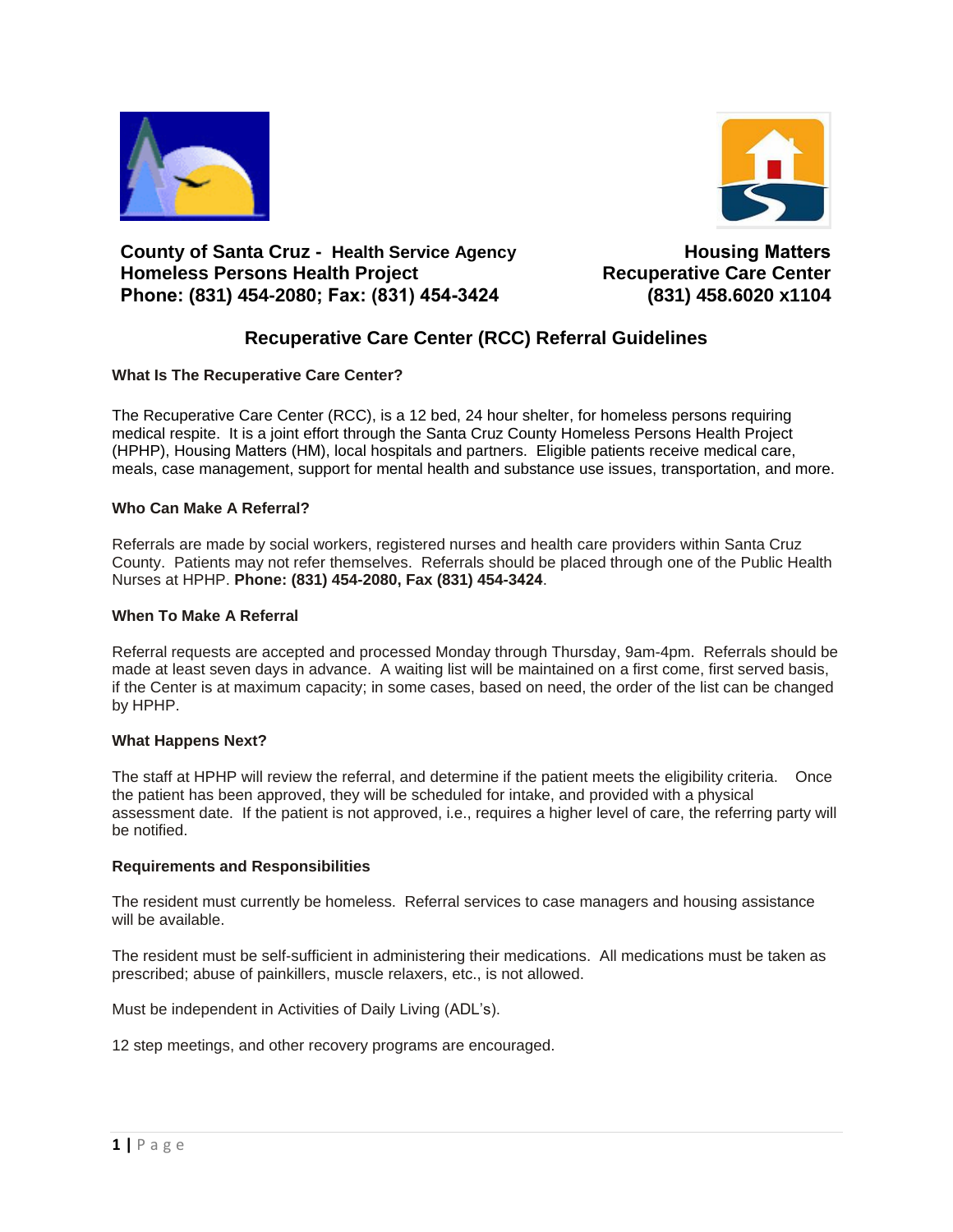Each resident must have a 30 day supply of all their medications (unless a shorter course is prescribed), and any needed assistive devices, such as a Nebulizer, Wheelchair, O<sup>2</sup> tanks, C-PAP, Blood Glucose Monitor, etc.

Residents are expected to maintain physical cleanliness. Showers and bath tubs are available for daily use.

Residents must be willing to see a Public Health Nurse every day and comply with medical recommendations.

Residents should be bowel and bladder continent. .

The resident must be medically and psychiatrically stable to receive care at the RCC, and may not currently be experiencing suicidal ideation, or intentions of violence towards others.

Each resident must have an identifiable end point of care for discharge.

#### **Exceptions**

The following criteria will exclude any applicants from participating in the RCC program:

- Megan's Law registrants
- Patients with unstable medical or psychiatric conditions that require an inpatient level of care
- Patients requiring IV medications or hydration
- Currently on Homeless Services Center banned client list

#### **Contact Information**

For questions regarding referrals, please contact: Andi Wass, Public Health Nurse III at HPHP: Phone: (831) 454-5184, Fax: (831) 454-3424.

For questions regarding the patient once they are accepted, please contact: RCC: Phone: (831) 440-7852, or (831) 458-6020, x1104.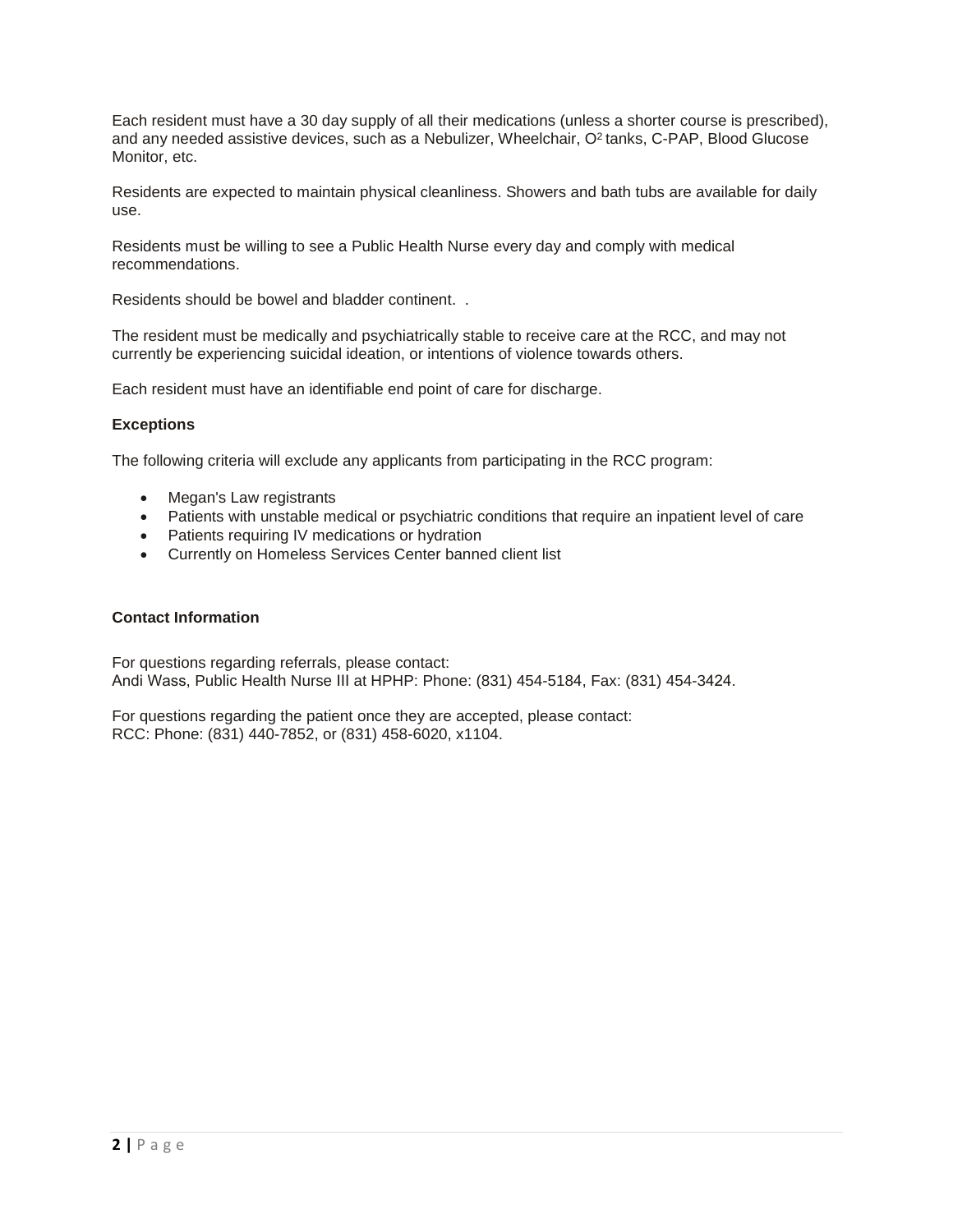



**County of Santa Cruz - Health Service Agency Housing Matters Homeless Persons Health Project <b>Recuperative Care Center Phone: (831) 454-2080; Fax: (831) 454-3424 (831) 458.6020 x1104**

# **Recuperative Care Center (RCC) Referral Form**

|                                                                                                                                         | Date and Time of Referral: ______________ |  |
|-----------------------------------------------------------------------------------------------------------------------------------------|-------------------------------------------|--|
|                                                                                                                                         |                                           |  |
|                                                                                                                                         |                                           |  |
|                                                                                                                                         | Organization                              |  |
|                                                                                                                                         |                                           |  |
|                                                                                                                                         |                                           |  |
| Is Patient Homeless? Y N                                                                                                                |                                           |  |
|                                                                                                                                         |                                           |  |
|                                                                                                                                         |                                           |  |
|                                                                                                                                         |                                           |  |
| <b>Nature of Surgery:</b>                                                                                                               |                                           |  |
| When Bed Is Needed By: _________________________________ Expected Length of Stay: ___________                                           |                                           |  |
|                                                                                                                                         |                                           |  |
| In Santa Cruz County System of Care? Y N                                                                                                |                                           |  |
| Current Prescriptions: Medication/Dosage: (Patient must have at least a 30 day supply of all medications<br>and dressings upon arrival) |                                           |  |
|                                                                                                                                         |                                           |  |
|                                                                                                                                         |                                           |  |
|                                                                                                                                         |                                           |  |